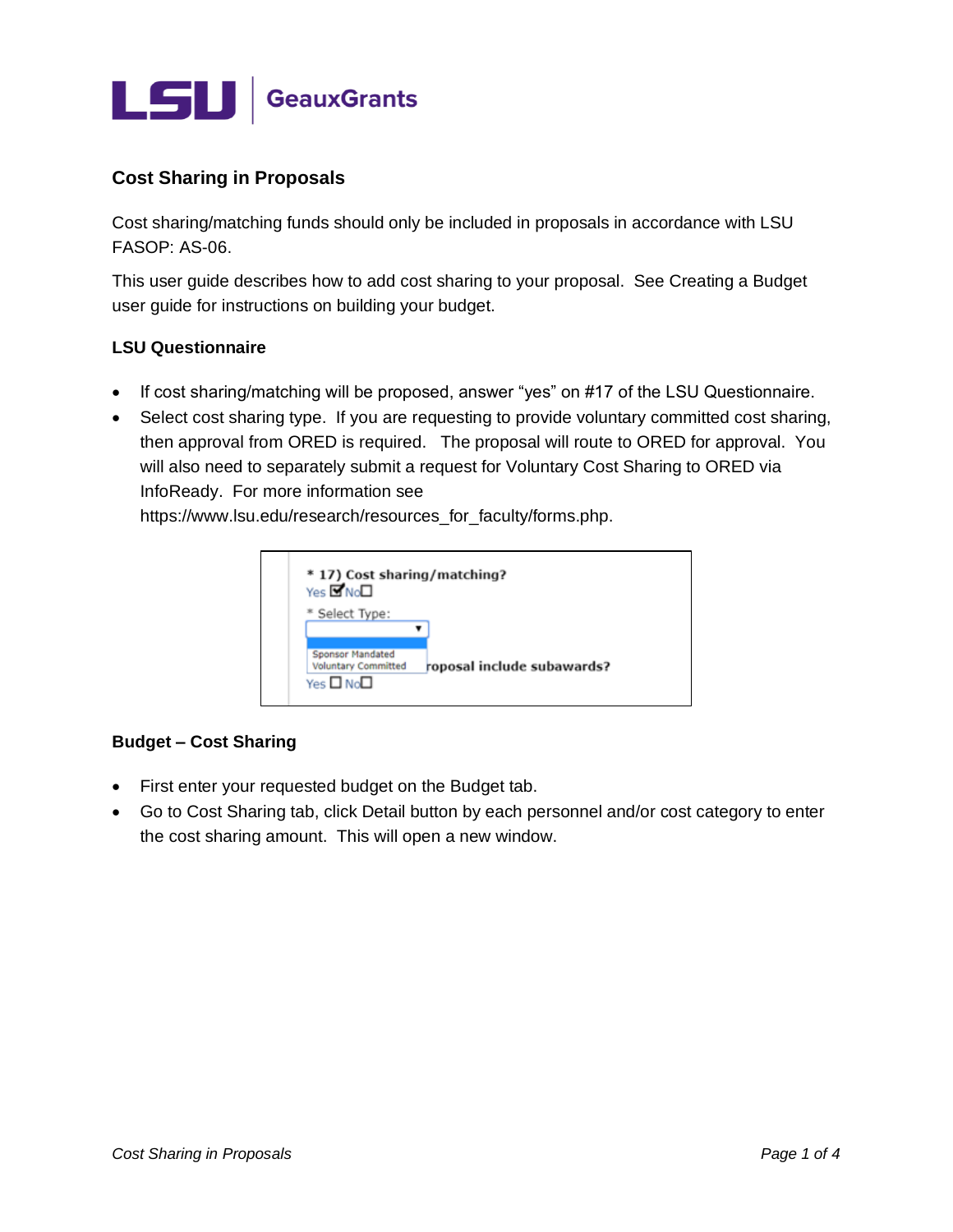| <b>Budget</b>                 |                            |                               |                     |                 | <b>Edit Mode</b> |  |  |  |  |
|-------------------------------|----------------------------|-------------------------------|---------------------|-----------------|------------------|--|--|--|--|
|                               | <b>Cost Sharing</b>        | $\boldsymbol{\theta}$         |                     |                 |                  |  |  |  |  |
| SubAwards (1)                 | Personnel Costs            |                               |                     |                 |                  |  |  |  |  |
| <b>F&amp;A</b> <sup>2</sup>   |                            |                               | PERIOD <sub>1</sub> | <b>PERIOD 2</b> | <b>TOTAL</b>     |  |  |  |  |
|                               | Detail                     | Tiger, (L14) Mike             |                     |                 |                  |  |  |  |  |
| $\triangleright$ Cost Sharing |                            | Sponsor                       | 28,800              | 29,376          | 58,176           |  |  |  |  |
| <b>Justifications</b>         |                            | Institution                   |                     |                 |                  |  |  |  |  |
| <b>Versions</b>               |                            | Above the Cap                 |                     |                 | $\mathbf{0}$     |  |  |  |  |
|                               |                            | Detail TBH,                   |                     |                 |                  |  |  |  |  |
| <b>Setup</b>                  |                            | Sponsor                       | 40,000              | 40,000          | 80,000           |  |  |  |  |
|                               |                            | Institution                   |                     |                 |                  |  |  |  |  |
|                               |                            | Above the Cap                 |                     |                 | $\Omega$         |  |  |  |  |
|                               | <b>Subtotal Personnel:</b> |                               | \$68,800            | \$69,376        | \$138,176        |  |  |  |  |
|                               |                            |                               |                     |                 |                  |  |  |  |  |
|                               |                            | <b>Non-Personnel Costs</b>    |                     |                 |                  |  |  |  |  |
|                               |                            |                               | PERIOD <sub>1</sub> | <b>PERIOD 2</b> | <b>TOTAL</b>     |  |  |  |  |
|                               | Detail                     | <b>Materials and Supplies</b> |                     |                 |                  |  |  |  |  |
|                               |                            | Sponsor                       | 10,000              | 10,000          | 20,000           |  |  |  |  |
|                               |                            | Institution                   | $\theta$            |                 | $\Omega$         |  |  |  |  |
|                               |                            | Above the Cap                 | $\Omega$            |                 | $\Omega$         |  |  |  |  |

## **Update Source(s) of Cost Sharing**

- There are two default sources of cost sharing: Institution and Above the Cap (related to NIH salary cap which LSU does not use). The Charge To sources default to the PI's department.
- Under the Charge To column, change to the department/college providing cost sharing. In the Short Name column, add an acronym for the unit.
- To include additional sources, type at the bottom of the chart. Field is progressive text. Choose from name that appears. Click Add New Source.
- For institutional cost sharing that will be documented via a journal entry, type Charge to as Louisiana State University and Short Name of LSU.

| Budget Detail for: (L14) Mike the Tiger<br>E                                        |                                         |                              |       |                 |                    |                       |      |               |       |  |  |
|-------------------------------------------------------------------------------------|-----------------------------------------|------------------------------|-------|-----------------|--------------------|-----------------------|------|---------------|-------|--|--|
| Cost Sharing<br><b>Justifications</b><br>Appointments<br>Detail                     |                                         |                              |       |                 |                    |                       |      |               |       |  |  |
| <b>Effort Periods</b><br>Committed Effort<br>Save and Close                         |                                         |                              |       |                 |                    |                       | Save |               | Close |  |  |
| <b>COST SHARING BY BUILD UP</b><br><b>COST SHARING BY BREAKDOWN</b><br>+ ADD SOURCE |                                         |                              |       |                 |                    |                       |      |               |       |  |  |
| <b>SOURCE</b>                                                                       | <b>CHARGE TO</b>                        | <b>SHORT NAME</b>            |       | <b>ACTUAL %</b> | AMOUNT             | <b>ACCOUNT NUMBER</b> |      | <b>DELETE</b> |       |  |  |
| SRC <sub>1</sub>                                                                    | Alfred P. Sloan Foundation<br>۰         | Sponsor                      |       | 95.951          | 236,976            |                       |      |               |       |  |  |
| SRC <sub>2</sub>                                                                    | LSUAM   ORED   Vice President Researc ▼ | ORED                         |       | 0.000           | $\Omega$           |                       |      |               |       |  |  |
| SRC <sub>3</sub>                                                                    | LSUAM   Sch of VETM   Pathobiological ▼ | Vet School Dean              |       | 0.000           | o                  |                       |      |               |       |  |  |
|                                                                                     | Albe<br>Albemarle Corporation           | Type Additional Source here. | Total |                 | 100.000% \$246,976 |                       |      |               |       |  |  |

## **Cost Sharing by Build Up (Recommended)**

- After you enter sources, click Cost Sharing by Build Up to manually enter cost sharing dollar amounts
- Sponsor column shows amount you originally entered in budget. Add dollar amount per line in each cost sharing column. For salary, you will need to manually calculate fringe benefit and tuition remission for cost sharing.
- Example below shows the split of equipment between Sponsor, ORED, and Dean's Office.
- Hit Save and Close to close this window.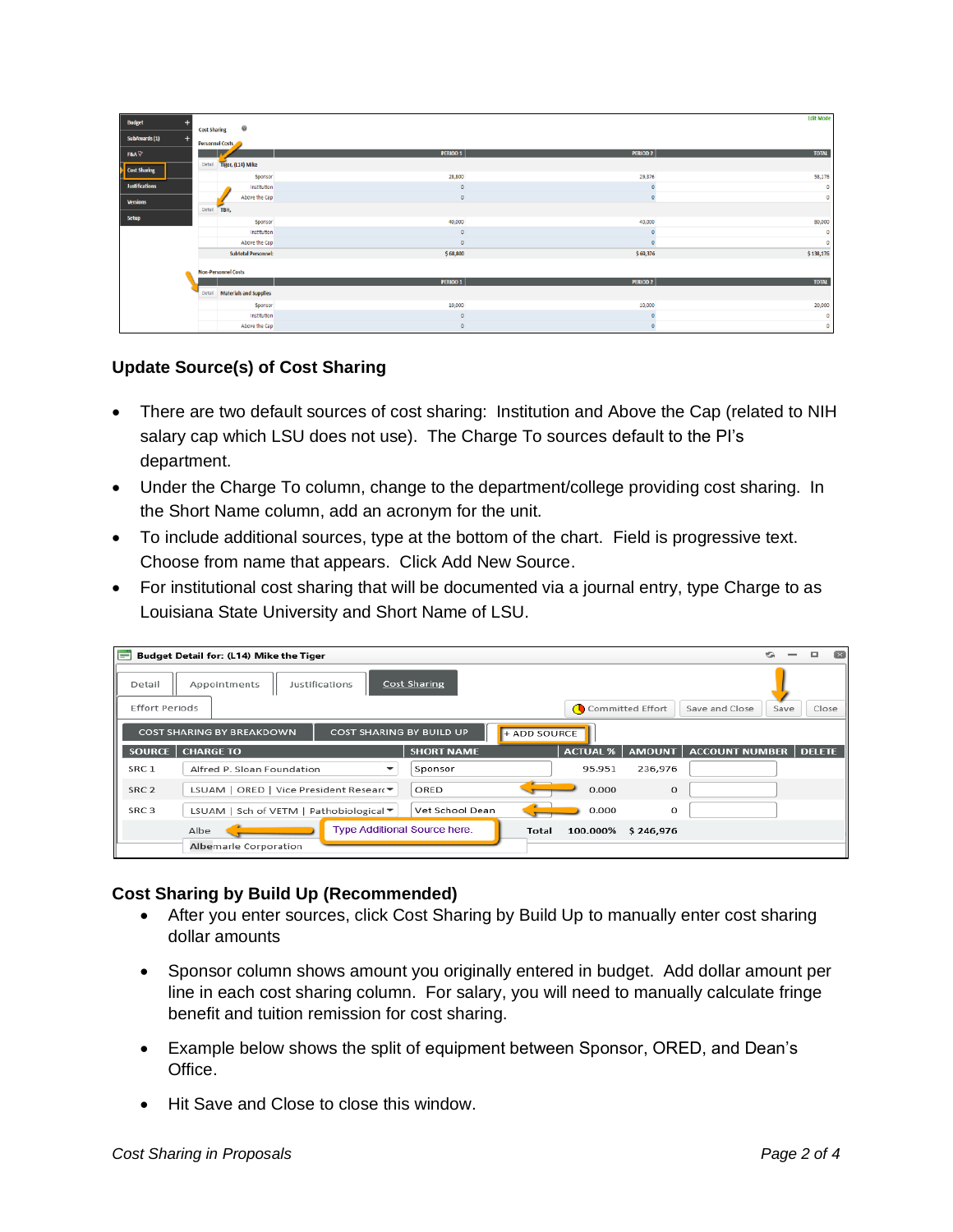- $\Box$  $\Box$  $\equiv$  Equipment G.  $\overline{\phantom{a}}$ **Cost Sharing** Detail Show Calculations Save and Close Save Close **COST SHARING BY BREAKDOWN** + ADD SOURCE COST SHARING BY BUILD UP **PERIOD1** PERIOD<sub>2</sub> PERIOD<sub>3</sub> SPONSOR [Hide] Percent 38.462 100.000 100.000 Cost 50,000  $\mathbf 0$  $\mathbf 0$ Populated Type  $\overline{\phantom{a}}$ ٠ for Budget.  $\ddot{}$ ÷  $\overline{\phantom{0}}$ Category ORED [Hide]  $0.000$  $0.000$ Percent 30.769  $Cost \begin{bmatrix} 40,000 \end{bmatrix}$  $\,0\,$ 0 Type ٠  $\overline{\phantom{0}}$  $\overline{\phantom{a}}$ Enter dollar ٠ ÷  $\ddot{\phantom{1}}$ Category amount from VET SCHOOL DEAN [Hide] each source.  $0.000$  $0.000$ Percent 30.769 Cost 40,000  $\overline{0}$  $\,0\,$ Type  $\overline{\phantom{0}}$  $\overline{\phantom{a}}$  $\overline{\phantom{a}}$ ÷ ÷  $\overline{\phantom{0}}$ Category 100.00% Percent 100.00% 100.00% Total \$130,000  $$0$  $$0$
- Repeat steps for each line item of the budget which includes cost sharing.

## **Cost Sharing by Breakdown**

- After you enter sources, click Cost Sharing by Breakdown to divide cost sharing by % of budget.
- Used for cost sharing a percent of budget. Percent must equal 100%. If using this method, it is recommended that you build your sponsor budget for total project costs. You will then adjust the % charged to sponsor and % charged as cost sharing.
- Example below shows 50% requested funds from the Sponsor, 25% cost share by ORED, and 25% cost share by the College for the personnel salary & fringe benefits in both budget periods.
- Enter % and then click Save and Close to close this window.
- Repeat steps for each line item of the budget which includes cost sharing.